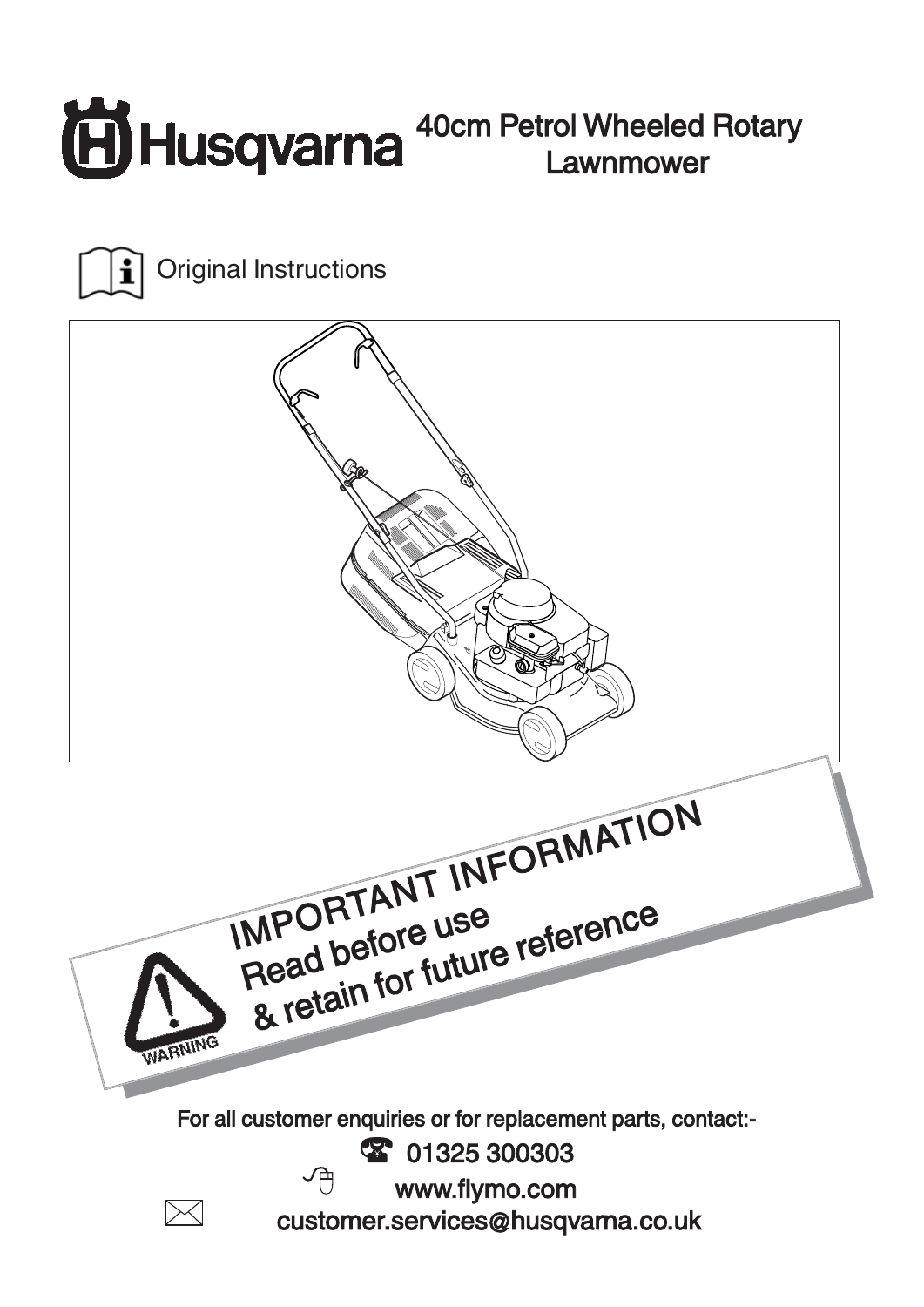

near a rotating blade.

Do not put hands or feet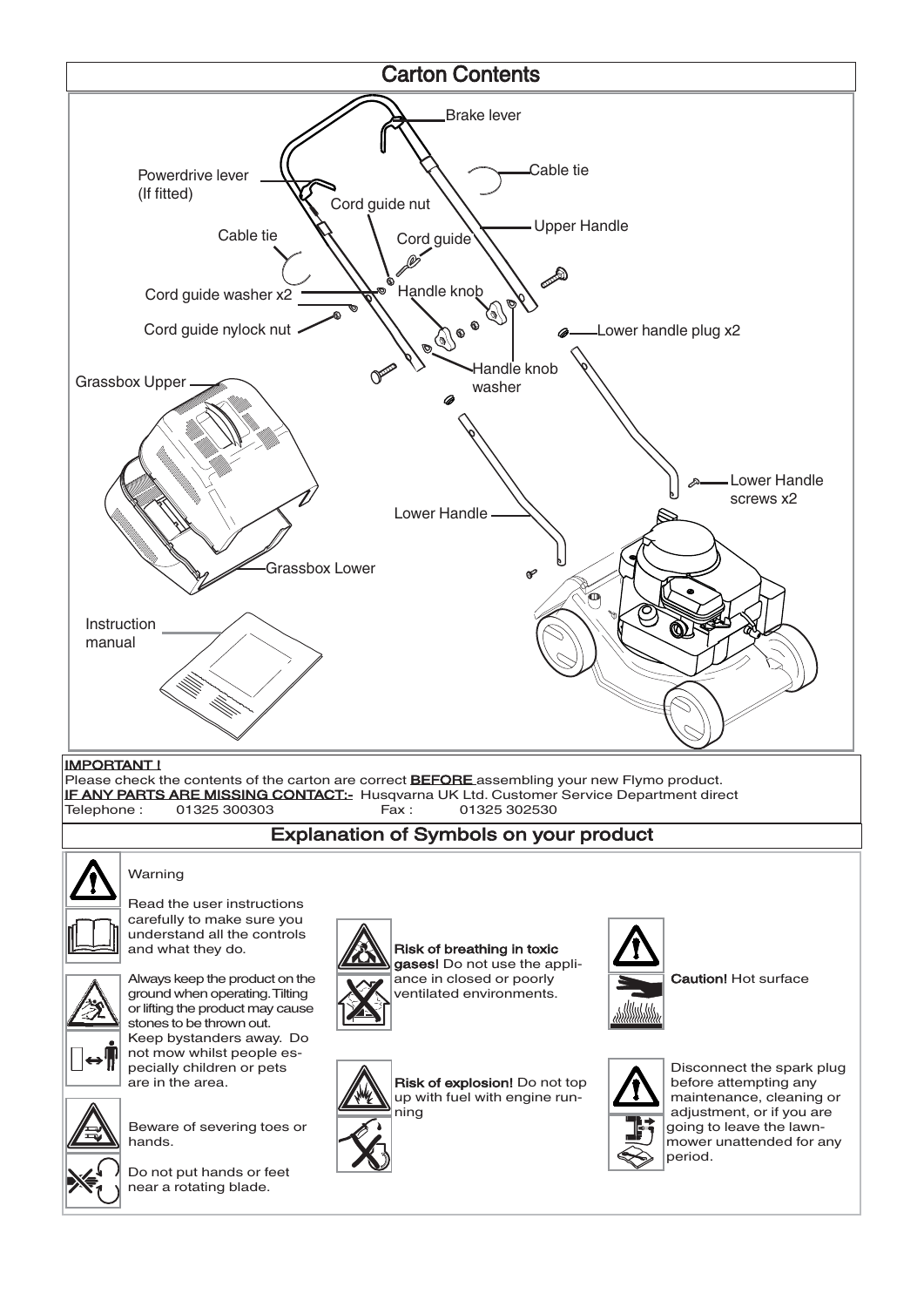# Safety Precautions



If not used properly this lawnmower can be dangerous! This lawnmower can cause serious injury to the operator and others, the warnings and safety instructions must be followed to ensure reasonable safety and efficiency in using this lawnmower. The operator is responsible for following the warning and safety instructions in this manual and on the lawnmower. Never use the mower unless the grassbox or guards provided by the manufacturer are in the correct position.

#### General

- 1. Read the instructions carefully. Be familiar with the controls and the proper use of the equipment.
- 2. Never allow children or people unfamiliar with these instructions to use the mower. Local regulations may restrict the age of the operator.
- 3. Never mow while people, especially children, or pets are nearby.
- 4. Only use the lawnmower in the manner and for the functions described in these instructions.
- 5. Never operate the lawnmower when you are tired, ill or under the influence of alcohol, drugs or medicine.
- 6. The operator or user is responsible for accidents or hazards occurring to other people or their property.

#### Fuel Safety

- WARNING Petrol is highly flammable
- Wear protective clothing when handling any fuels and lubricants.
- Avoid contact with skin. If affected, wash liberally with soap and water.
- Remove petrol and engine oil before transporting the product.
- Store fuel in a cool place in a container specifically designed for the purpose.
- refuel outdoors only and do not smoke while refuelling
- add fuel BEFORE starting the engine. Never remove the cap of the fuel tank or add fuel while the engine is running or when the engine is hot
- if petrol is spilled, do not attempt to start the engine but move the machine away from the area of spillage and avoid creating any source of ignition until petrol vapours have dissipated
- replace all fuel tanks and container caps securely
- move the product away from the fuelling area before starting
- Fuel should be stored in a cool place away from naked flames

## Preparation

- 1. While mowing, always wear substantial footwear and long trousers. Do not operate the equipment when barefoot or wearing open sandals.
- 2. The use of ear protection is recommended.
- 3. Make sure the lawn is clear of sticks, stones, bones, wire and debris; they could be thrown by the blade.
- 4. Before using the machine and after any impact, check for signs of wear or damage and repair as necessary.
- 5. Replace worn or damaged blades together with their fixings in sets to preserve balance. 6. Have faulty silencers replaced.
- 
- $\frac{U\text{se}}{1}$ Caution - Do not touch rotating blade.
- 2. Do not operate the engine in a confined space where exhaust fumes (carbon monoxide) can collect.
- 3. Use the lawnmower only in daylight or good artificial light.
- 4. Avoid operating your lawnmower in wet grass, where feasible.
- 5. Take care in wet grass, you may lose your footing.
- 6. On slopes, be extra careful of your footing.
- 7. Mow across the face of slopes, never up and down.
- 8. Exercise extreme caution when changing direction on slopes.
- 9. Mowing on banks and slopes can be dangerous. Do not mow on **banks** or excessively **steep** slopes.
- 10. Do not walk backwards when mowing, you could trip.Walk never run.
- 11. Never cut grass by pulling the mower towards you.
- 12. Release the brake lever to stop the engine before pushing the mower across surfaces other than grass and when transporting the lawnmower to and from the area to be mowed.
- 13. Never operate the lawnmower with damaged guards or without guards in place.
- 14. Do not overspeed the engine or alter governor settings. Excessive speed is dangerous and shortens lawnmower life.
- 15. Disengage all blade and drive clutches before starting.
- 16. Keep hands and feet away from the cutting means at all times and especially when switching on the engine.
- 17. Do not tilt lawnmower when starting the engine.
- 18. Never pick up or carry a lawnmower while the engine is running
- 19. Spark plug wire may be hot handle with care.
- 20. Do not attempt any maintenance on your lawnmower when the engine is hot.
- 21. Release the brake lever, to stop the engine, and wait until the blade has stopped:-
- before leaving the mower unattended for any period.
- 22. Release the brake lever, to stop the engine, wait until the blade has stopped and disconnect the spark plug lead and wait until the engine has cooled:-
- whenever you leave the lawnmower;
- before refuelling;
- before clearing a blockage or unclogging chute
- before checking, cleaning or working on the lawnmower;
- if you hit an object. Do not use your lawnmower until you are sure that the entire lawnmower is in a safe operating condition;
- if the lawnmower starts to vibrate abnormally. Check immediately. Excessive vibration can cause injury.

#### Maintenance and storage

- Keep all nuts, bolts and screws tight to be sure the lawnmower is in safe working condition.
- 2. Replace worn or damaged parts for safety.
- 3. Check the grass catcher frequently for wear or deterioration.
- 3. Only use the replacement blade, blade bolt, spacer and impeller specified for this product.
- 4. Never store the lawnmower with fuel in the tank inside a building where fumes can reach an open flame or spark.
- 5. Allow the engine to cool before storing in any enclosure.
- 6. To reduce fire hazard, keep the engine, silencer, battery compartment and fuel storage area free of grass. leaves or excessive grease.
- 7. If the fuel tank has to be drained, this should be done outdoors.
- 8. Be careful during adjustment of the machine to prevent entrapment of the fingers between moving blades and fixed parts of the machine.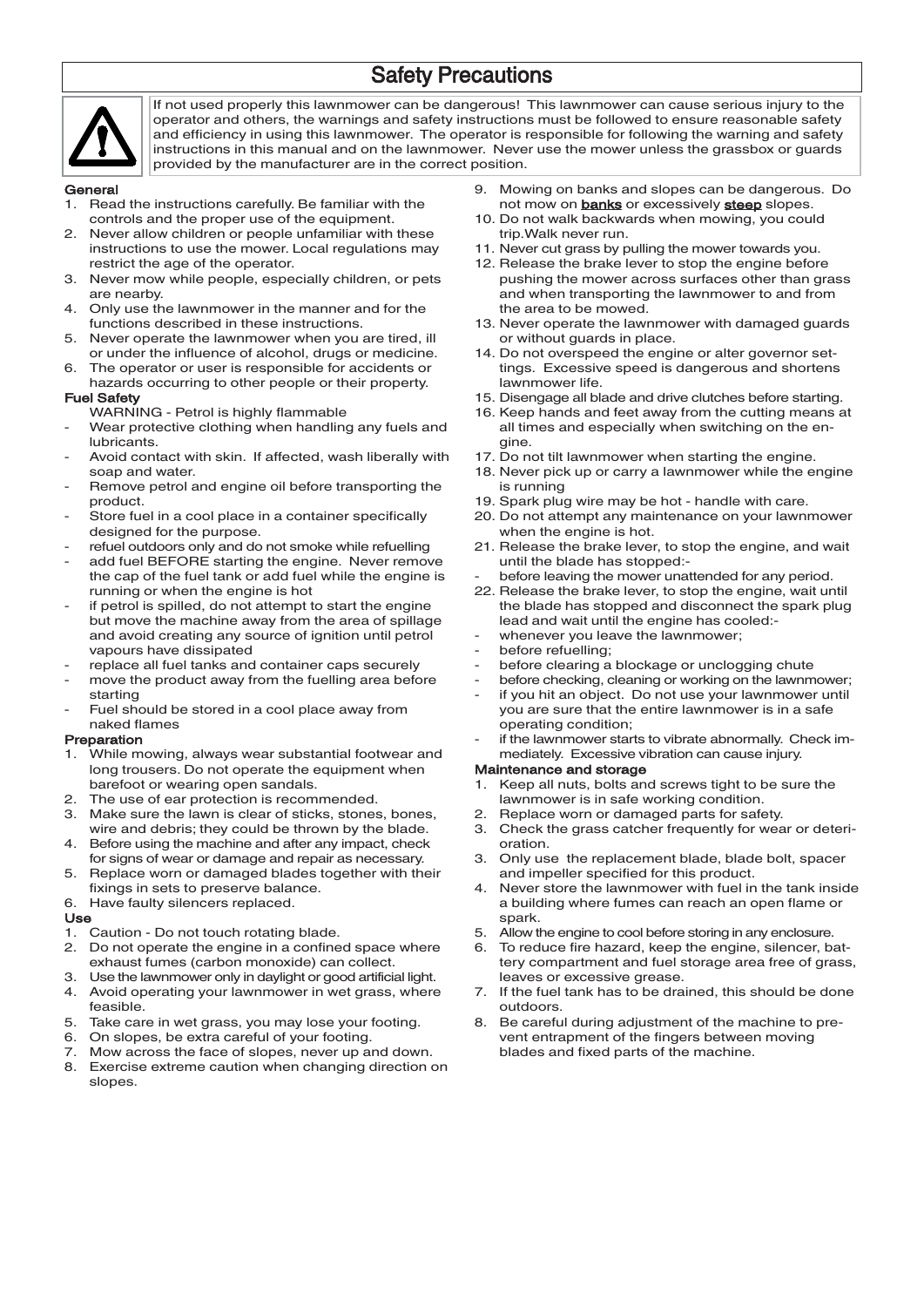# Assembly Instructions



## Lower Handles

- 1. Insert the lower handle into the deck as shown in Fig. A1
- 2. Push the handle firmly down until it is located securely into the deck.
- 3. Insert the screw into the hole using a pozidrive screwdriver and tighten fully. (A2). Repeat for other side

# Lower Handle Plug

1. Insert the two lower handle plugs into the top of each of the lower handles (A3).

## Upper Handles

When viewing product from the rear the yellow Warning labels should be facing upwards.

- 1. Insert the nut into the handle knob (B1)
- 2. Allign the holes in the upper and lower handles and secure with the bolt, washer and handle knob (B2).
- 3. Fit the cables to the handles with the cable ties provided, making sure the cables are not trapped between the upper and lower handles.

## Cord Guide

- 1. Attach the cord guide, nut and washers as illustrated in Fig. C1 using a 10mm spanner.
- 2. Using a spanner, attach the locknut to the cord guide until it is secure, (C2) ensuring the cord guide is in the correct position (C3).

- 3. Disconnect the spark plug lead.
- 4. Pull the brake lever fully towards the handle (on left hand side of handle when viewed from the rear). 5. Extend the pull cord fully.
- 6. Locate the cord in the cord guide positioned on the handle (C4).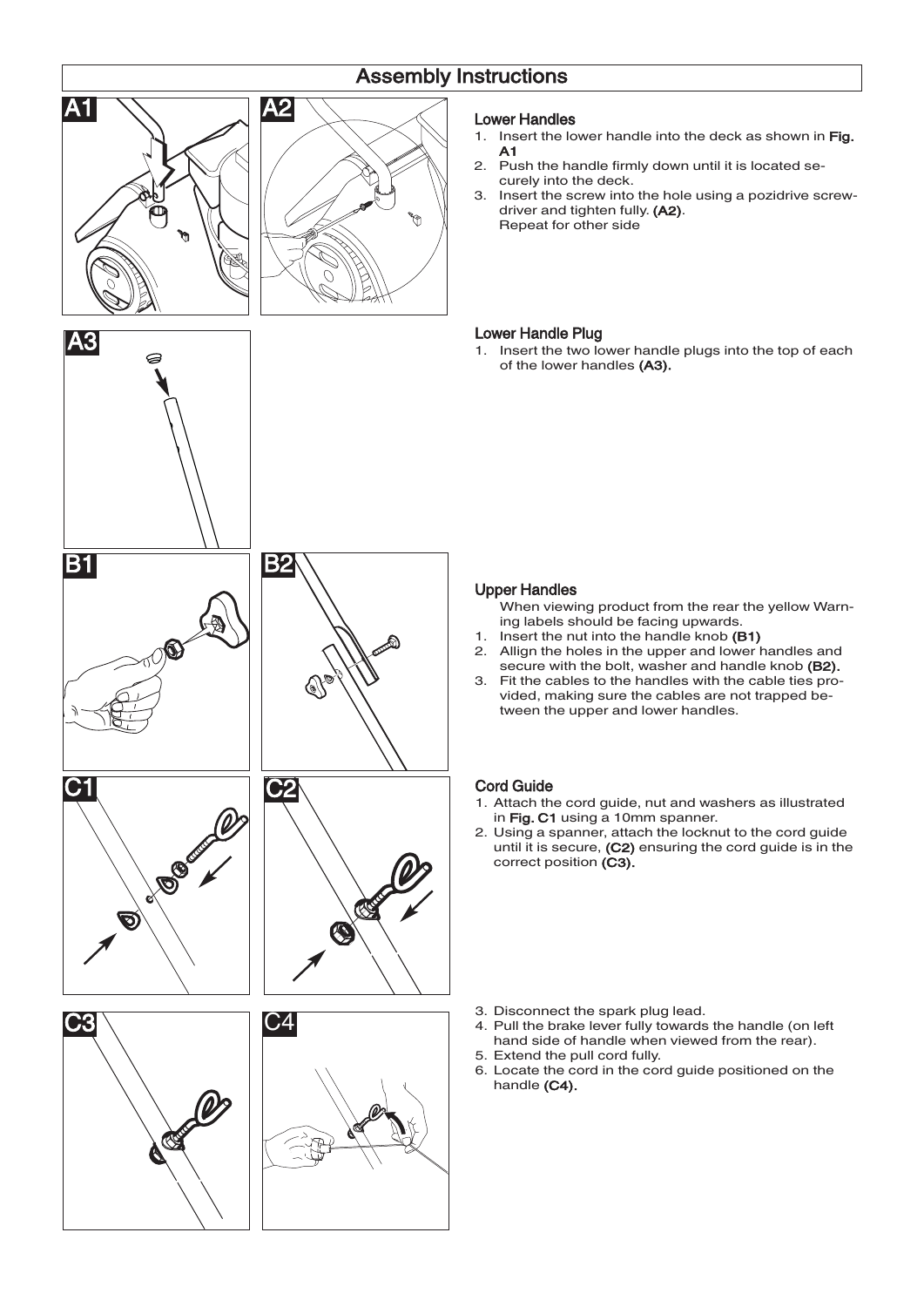

- 2. Use a good quality SAE 30 four stroke oil.
- 3. Check oil level periodically and after every five hours
- of operation.
- 4. Add oil as necessary to keep the level to the FULL mark on the dipstick.
- 5. Change the oil after the first five hours operation and thereafter every 25 working hours.
- 6. Always change the oil while the engine is warm but not hot - never attempt any maintenance on a hot engine.

Refer to the Engine Operators Manual for further information.

- cause irreparable damage to engines fitted with a catalytic converter.
- 3. Do not fill the fuel tank when the engine is hot.
- 4. Do not fill the fuel tank while smoking.
- 5. Do not fill the fuel tank while the engine is running.
- 6. To avoid introducing dirt into the fuel system, wipe all grass and dirt from the petrol filler cap before unscrewing it.
- 7. It is recommended that you fill the tank through a funnel with a filter.
- 8. Wipe away spillages before starting.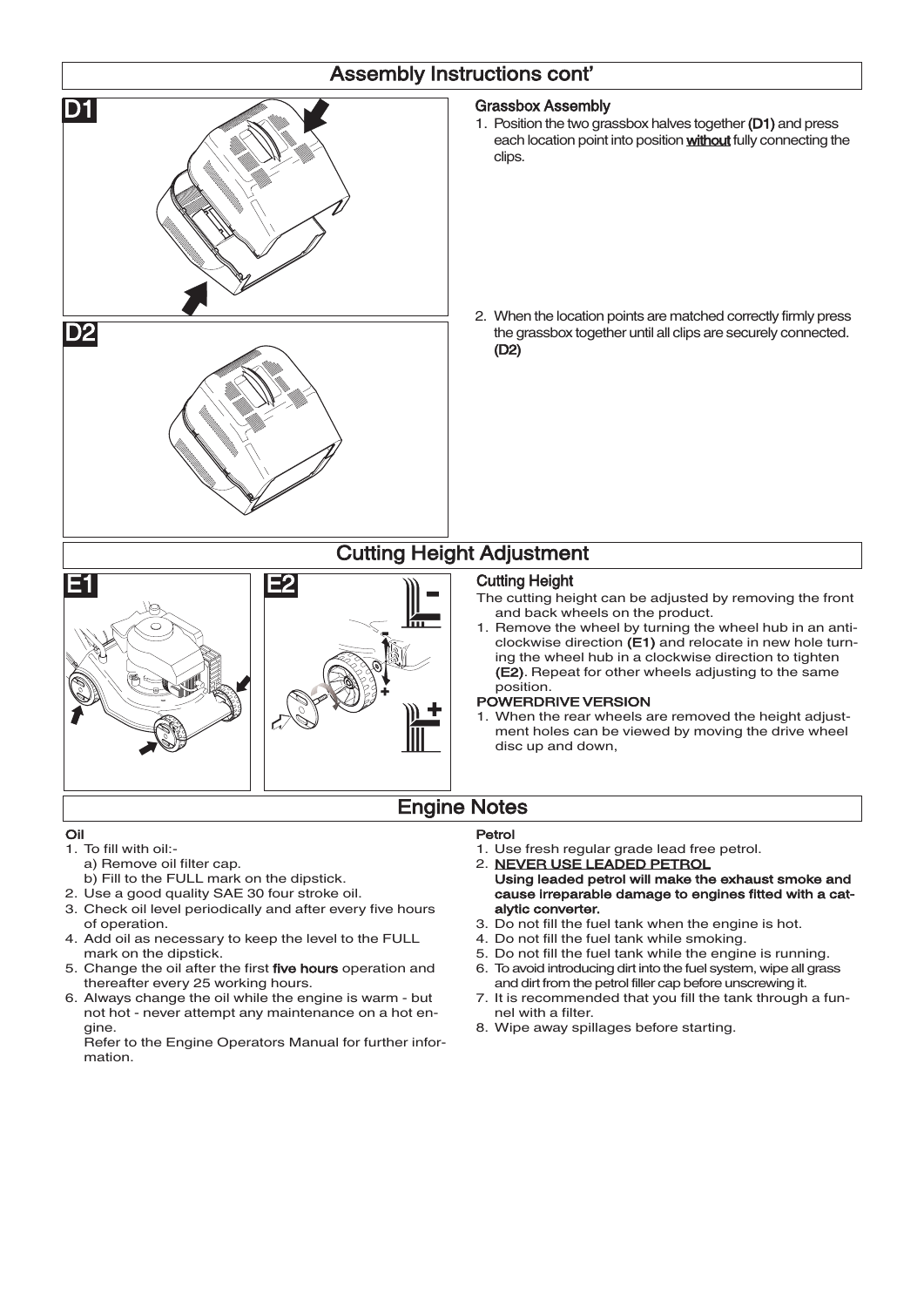# Starting and Stopping





Please note:- When starting the engine for the first time. fill with oil and petrol as described above in the Engine Notes section.

#### PUSH LAWNMOWER

1. Connect the spark plug lead.

Starting the cold engine<br>Push primer bulb firmly 3 times before starting cold engine. (F1) (Also, if the engine has stopped because it has ran out of fuel, refuel engine and push primer 3 times).

# Starting the warm engine

NOTE: Priming is usually unnecessary when restarting a warm engine. However, cool weather (55°F/13°C or below) may require priming to be repeated.

- 2. Pull the brake lever fully towards the handle (F2) (on left hand side of handle when viewed from the rear).
- 3. Pull the recoil starter (F3) cord towards you until you feel the full resistance, return the handle slowly then pull the handle firmly towards you to its full extent.
- 4. After the engine has started, allow to run for 30 seconds before commencing to use.

#### To stop your lawnmower - release the start/stop lever POWERDRIVE LAWNMOWER

- 1. Follow the procedure for **Push** lawnmowers.
- 2. Forward drive is engaged and disengaged with the Powerdrive lever (on right hand side of handle when viewed from the rear).
- 3. Releasing the Powerdrive Lever stops the forward drive automatically.
- To stop your lawnmower release the Powerdrive lever, then the start/stop lever.

# **Maintenance**

Always remove the spark plug lead before repair, cleaning or maintenance work.

All nuts, bolts and screws should be checked for tightness after 5 hours use.

Check the oil.

Push the handle down to ground level when tilting the mower for cleaning purposes. This will avoid oil spillage. **Regularly** 

- 1. Hose down or brush off all grass, leaves, etc., from the mower.
- 2. Check the oil level.

Always handle the blade with care - sharp edges could cause injury.

USE GLOVES

Renew your metal blade after 50 hours mowing or 2 years whichever is the sooner - regardless of condition. If the blade is cracked or damaged replace it with a new one.

## ANNUALLY CARRY OUT THE FOLLOWING:

- 1. Sharpening and balancing the cutter blade. Remove the spark plug lead. Remove the cutter blade and take it to a service workshop for sharpening and balancing. When reassembling the blade ensure that the retaining washer is flat and not dished, tighten the bolt to a torque of 35-40 Nm. (G)
- 2. Change the oil after each season or after 25 hours. Run the engine until warm. Remove the spark plug lead. Remove the blade to gain access to the oil drain plug, using a 3/8" sq. drain plug key. Refer to the Engine Owners Manual. Open the drain plug underneath the mower and let the oil run out. Refit the plug and fill with new oil.
- 3. Remove cover and take out the air filter. (H1 & H2)
- 4. Clean the filter with warm, soapy water and dry thoroughly. Add 2-3 spoons of oil, distributing evenly throughout the filter.





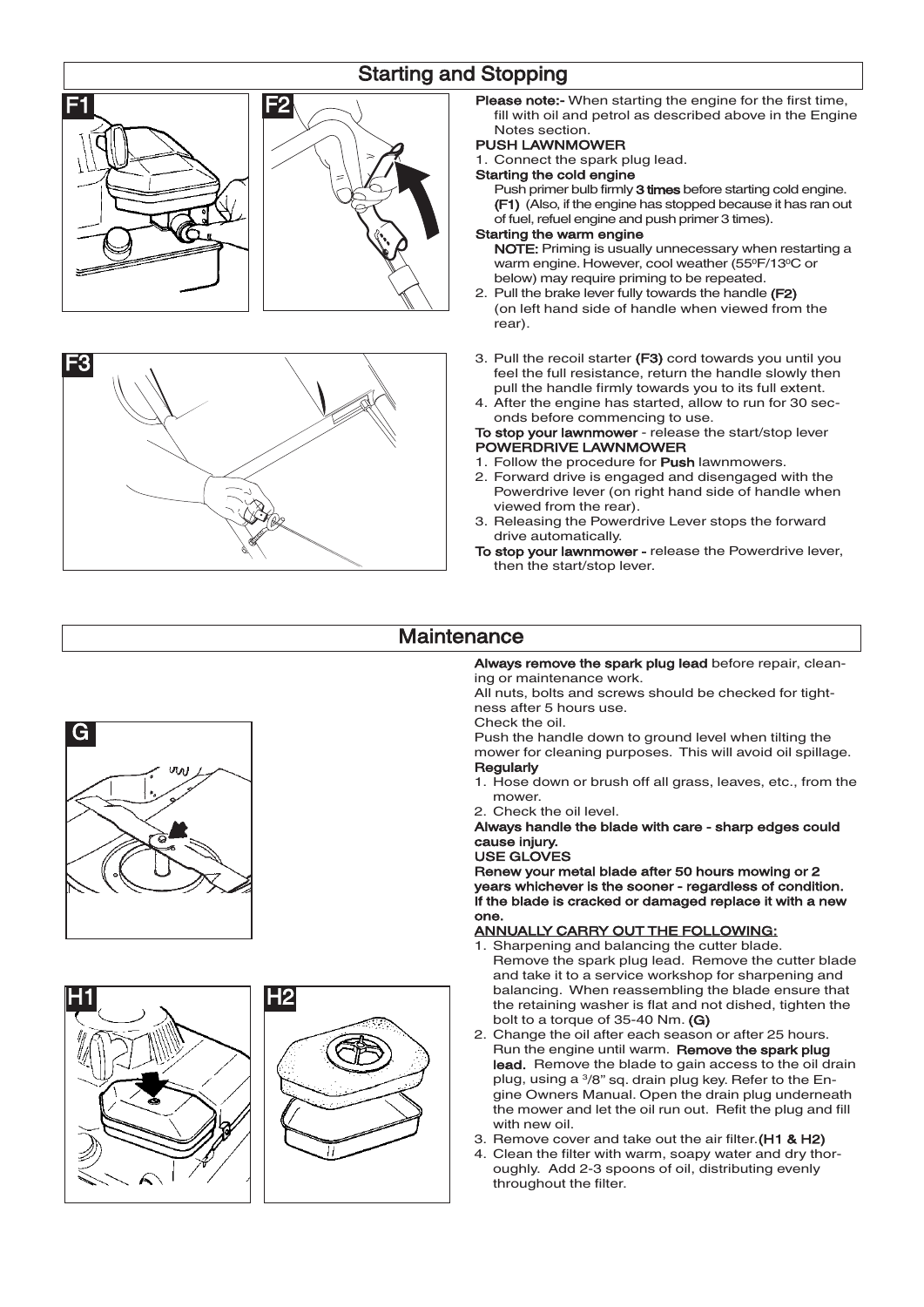#### Transport

## Remove the spark plug lead

Loosen the wire/cable from the handle before carefully folding it. Avoid damaging the wire/cable.

Empty the petrol tank. The machine must be drained of oil and fuel when moving it by public transport.

#### Service

When ordering spare parts, always quote the mower's product number. Always check oil level after service.

## At the End of the Mowing Season

- 1. Replace blade, bolts, nuts or screws, if necessary.
- 2. Clean your lawnmower thoroughly.
- 3. Ask your local Service Centre to clean the air filter thoroughly and carry out any service or repairs required.
- 4. Drain engine of oil.

#### Storing your Lawnmower

- 1. Do not store your lawnmower immediately after use.
- 2. Wait until the engine has cooled to avoid a potential fire hazard.
- 3. Clean your lawnmower
- 4. Store in a cool, dry place where your lawnmower is protected from damage.

#### Service Recommendations

#### Your product is uniquely identified by a silver and black product rating label.

We strongly recommend that your product is serviced at least every twelve months, more often in a professional application. Engine Maintenance Schedule

Follow the hourly or calendar intervals, whichever occur first. More frequent service is required when operating in adverse conditions.

#### First 5 hours - Change oil.

Every 5 hours or daily - Check oil level.

Clean finger guard. Clean around muffler.

Every 25 hours or every season - Change oil if operating under heavy load or high ambient temperature. Service air cleaner. Every 50 hours or every season - Change oil. Inspect spark arrester, if equipped.

Every 100 hours or every season - Clean cooling system\*. Replace spark plug.

Clean more often under dusty conditions, or when airborne debris is present or after prolonged operation cutting tall, dry grass.

# Engine Servicing & Guarantee

The engine fitted to your lawnmower is guaranteed by the Engine Manufacturer.

# Fault Finding

#### Fault Finding Engine Will Not Start

- 1. Check that there is sufficient fuel in the tank and the cap air vent is clear.
- 2. Remove and dry the spark plug.
- 3. Petrol may be stale. Replace. Once petrol has been replaced, it may take a little time for fresh petrol to filter through.
- 4. Check that the blade bolt is tight. A loose bolt could cause difficult starting.
- 5. If the engine will still not start, immediately disconnect
- the spark plug lead. 6. CONSULT YOUR LOCAL APPROVED SERVICE CENTRE.
- Lack of Engine Power and/or Overheating
- 1. Disconnect the spark plug lead and allow the engine to cool down.
- 2. Clean grass clippings and debris from around the engine and air inlets and the underside of the deck.
- 3. Clean the engine air filter (Ask your local Approved Service Centre to clean the engine air filter thoroughly).
- Petrol may be stale. Replace. Once petrol has been replaced. it may take a little time for fresh petrol to filter through.
- 5. If the engine still lacks power and/or is overheating,

# immediately disconnect the spark plug lead. 6. CONSULT YOUR LOCAL APPROVED SERVICE CENTRE. Excessive Vibration

- 1. Disconnect the spark plug lead.
- 2. Check that the blade is correctly fitted.
- 3. If the blade is damaged or worn replace it with a new one.
- 4. If vibration persists, turn the blade through 180° by first loosening the blade bolt, turning the blade and retightening the blade bolt.
- 5. If vibration persists, immediately disconnect the spark plug lead.
- 6. CONSULT YOUR LOCAL APPROVED SERVICE CENTRE.

# Guarantee & Guarantee Policy

#### If any part is found to be defective due to faulty manufacture within the guarantee period, Husqvarna UK Ltd., through its Authorised Service Repairers will effect the repair or replacement to the customer free of charge providing

- (a) The fault is reported directly to the Authorised Repairer.
- (b) Proof of purchase is provided.
- (c) The fault is not caused by misuse, neglect or faulty adjustment by the user.
- (d) The failure has not occurred through fair wear and tear.
- (e) The machine has not been serviced or repaired, taken apart or tampered with by any person not authorised by Husqvarna UK Ltd.
- (f) The machine has not been used for hire.
- (g) The machine is owned by the original purchaser.
- (h) The machine has not been used commercially. This guarantee is additional to, and in no way diminishes the customers statutory rights.Failures due to the following are not covered, therefore it is important that you read the instructions contained in this Operator's Manual and understand how to operate and maintain your machine:

# Failures not covered by guarantee

- 
- Failures as a result of not using the product in accordance with the instructions and recommendations contained in this
- 
- The following items listed are considered as wearing parts and their life is dependent on regular maintenance and are, therefore not normally subject to a valid warranty claim: Blade, Electric Mains cable, belt.
- Caution!

Husqvarna UK Ltd. does not accept liability under the warranty for defects caused in whole or part, directly or indirectly by the fitting of replacement parts or additional parts that are not either manufactured or approved by Husqvarna UK Ltd., or by the machine having been modified in any way.

# Service Recommendations

- 1. We strongly recommend that your product is serviced at least every twelve months, more often in a professional application.
- 2. Always use genuine Husqvarna Spare Parts.<br>3. Prepacked spares are available from most H
- Prepacked spares are available from most Husqvarna UK Ltd. stockists.
- 4. Your product is uniquely identified by a silver and black product rating label
- 5. If you have a problem with your machine contact your local Approved Service Centre ensuring you have full details of your product as described on the product rating label.
- 6. Should it be necessary for work to be carried out by

#### your Service Centre, it is important to take your complete machine.

A network of specialist dealers can be found in your local Yellow Pages.

To obtain service on your Husqvarna product simply telephone or visit your local Service Centre.

Should you require service under the terms of our guarantee the Service Centre will require proof of purchase.

All of the centres listed stock genuine Husqvarna Spare Parts. NOTE: Our Service Repairers act on their own behalf and are not empowered to commit or legally bind Husqvarna UK Ltd. in any manner whatsoever.

- Replacing worn or damaged blades.
- Failures as a result of not reporting an initial fault. Failures as a result of sudden impact.
	-
	- Operator's Manual.
		- Machines used for hire are not covered by this guarantee.